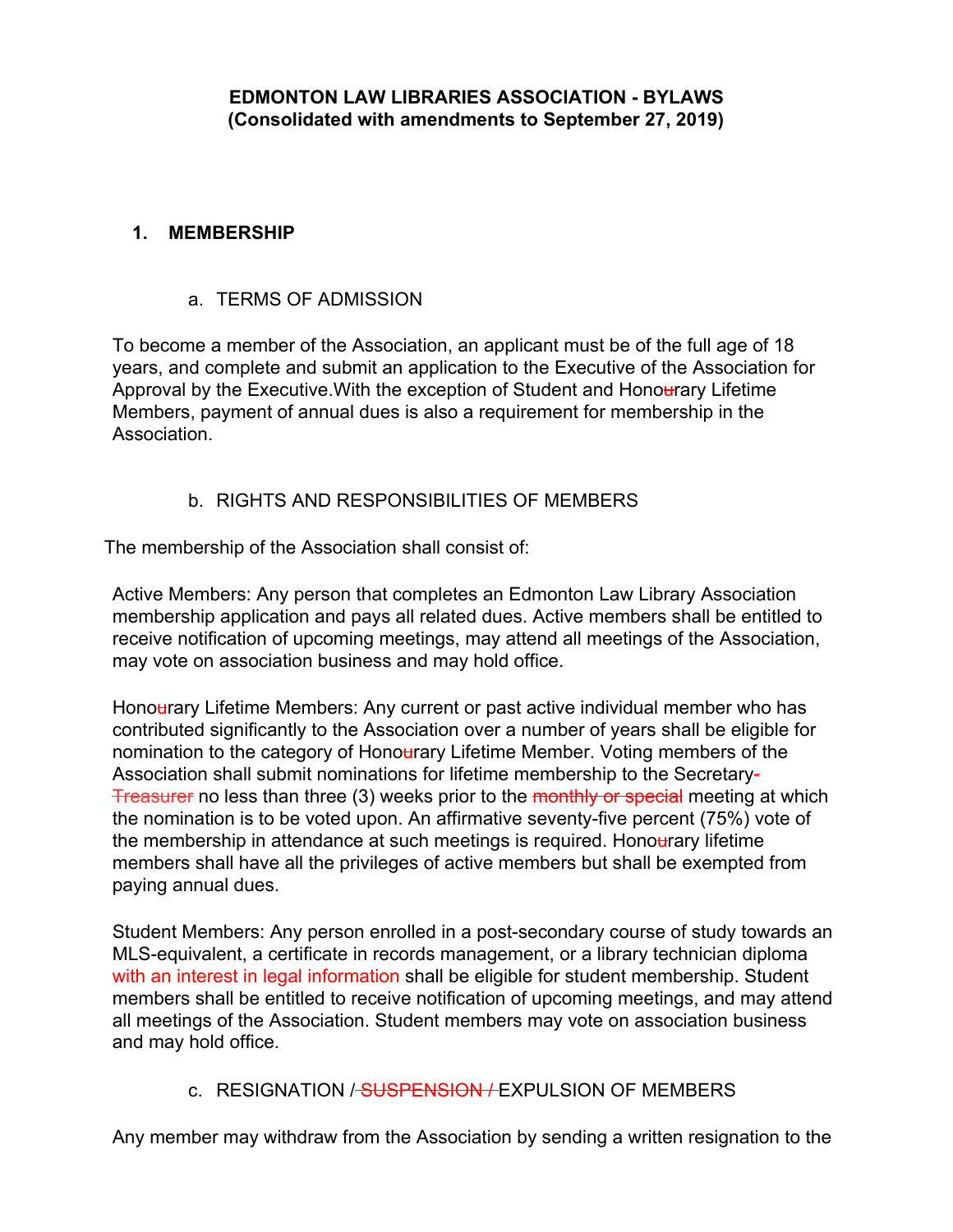Secretary-Treasurer of the Association.

Members who have not paid their annual dues two months after the commencement of the fiscal year shall, after due notice, be suspended from membership by the Secretary-Treasurer. Suspended members may be reinstated at any time upon payment of the full current year's dues.

Any member may be expelled from membership for any cause which the Association may deem reasonable upon a majority vote at a meeting of members of the Association in good standing.

### d. VOTING

Members who have paid dues for the current fiscal year are considered members in good standing. Any member in good standing shall have the right to vote at any meeting of the Association. Such votes must be made in person (by show of hands) or by electronic mail to the Secretary, with the exception of voting for members of the executive, which can only be done in person. Votes may not be made by proxy or otherwise. Questions and resolutions put to a vote shall be determined by fifty-one percent (51%) of the votes cast. Twenty-five percent (25%) of eligible voting members shall constitute a quorum.

### **2. DIRECTORS AND OFFICERS**

The executive of the Association shall be comprised of a Chair-Elect, a Chairperson, a Past Chair or two Co-Chairs, a Secretary, a Treasurer, a Member-At-Large and a Webmaster. All The Association does not have Directors. All Each officers must be a member of the Association in good standing and must consent to act as an officer. Officers may continue to hold the same position if re-elected. An individual may not serve on the Executive of the Association collectively for a period of greater than five (5) consecutive years. Officers may serve on the executive for a maximum of two consecutive terms. The Chairperson(s) and Secretary-Treasurer shall be elected at a meeting in the Spring of every second fiscal year. The outgoing Executive shall appoint the Member-at-Large from the out-going Executive to provide continuity between the old and the new Executive. The incoming executive shall appoint the Web-Master. These officers together shall constitute the Executive and shall, subject to the bylaws or directions given it by majority vote at any meeting properly called and constituted, have full control and management of the affairs of the Association.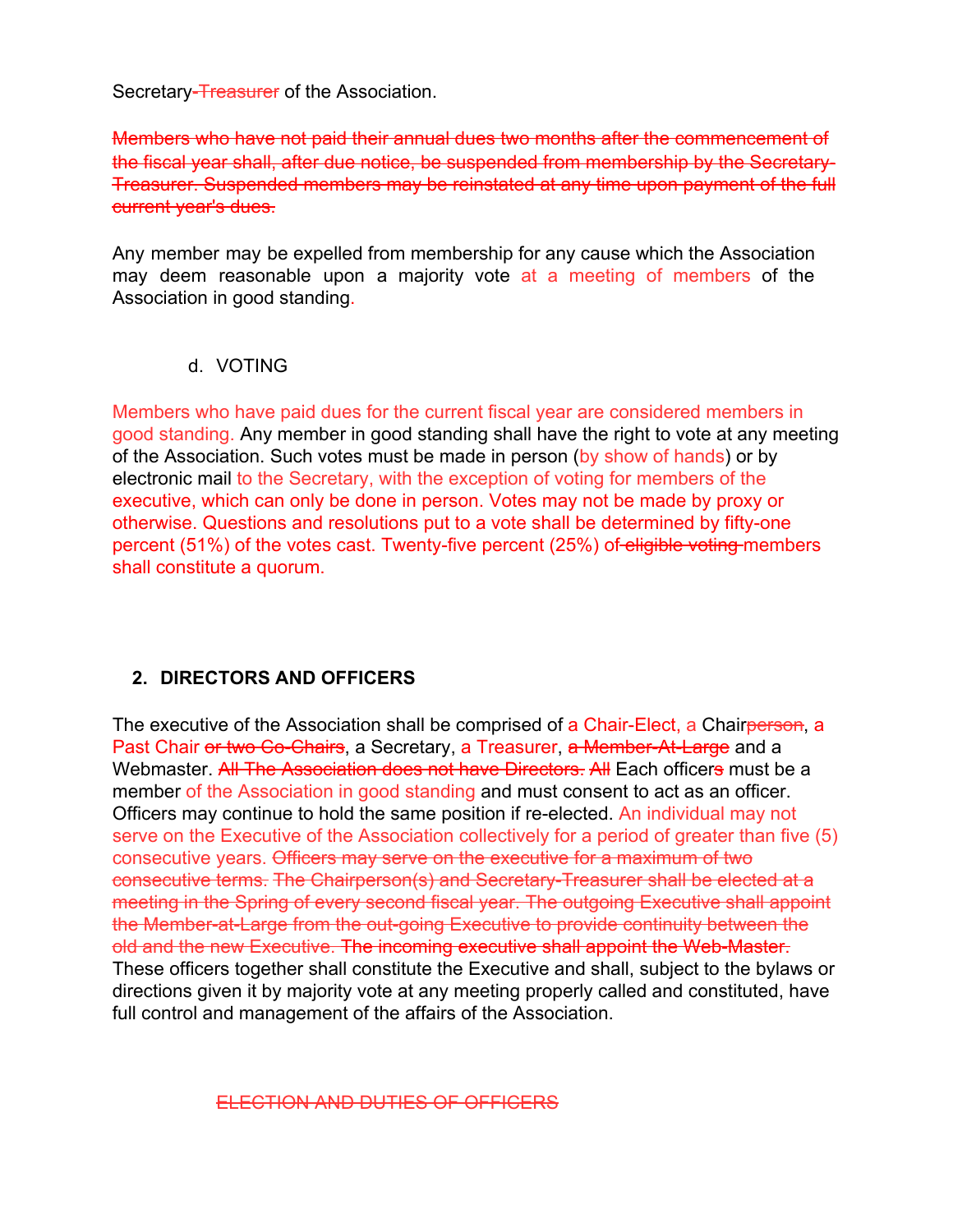The Chairperson(s) Secretary-Treasurer shall be elected bi-annually by electronic-mail ballot. The Member-at-Large shall be appointed by the outgoing Executive and the Web-Master shall be appointed by the incoming Executive. Following election / appointment, officers shall commence their term at the beginning of the fiscal year and remain in office for two years. Unless variations of procedure are ordered by the Association or by the Executive, nominations and elections shall be conducted as follows:

#### a. ELECTION AND DUTIES OF OFFICERS

**Chair-Elect:** The Chair-Elect shall be elected annually. They shall, in the temporary absence or disability of the Chairperson(s), shall perform the duties and exercise the powers of the Chairperson(s), and shall perform such other duties as shall from time to time be imposed upon them may from time to time be determined by the Executive.

**Chair<del>person</del>:** The Chair<del>person(s)</del> shall be elected annually. The Chair position is intended to be filled by the previous year's Chair-Elect. They shall preside at all meetings of the Association and of the Executive. They shall have the general and active management of the business of the Association, including the responsibility for all program activities. They shall see that all orders and resolutions of the Executive are carried into effect and shall sign all Bylaws and other documents requiring the signatures of the Officers of the Association.

**Past Chair**: The Past Chair shall be elected annually. The Past Chair position is intended to be filled by the previous year's Chair. The Past Chair shall provide advice and guidance to the executive on matters and activities of the Association. They will also perform such other duties as may from time to time be determined by the Executive.

**Secretary-Treasurer:** The Secretary shall be elected bi-annually. They shall attend all meetings of the Association and keep accurate minutes of the same. In case of the absence of the Secretary, their duties shall be discharged by such officer as may be appointed by the Executive. They shall keep an accurate and complete record of all members in good standing of the Association, send notice of meetings as required and collect the annual dues and other financial assessments on behalf of the Association. The Secretary-Treasurer will perform such other duties as may from time to time be determined by the Executive. The Secretary-Treasurer shall have custody of Association monies, shall keep full and accurate accounts of receipts and disbursements in books belonging to the Association, and shall deposit all monies and other valuable effect in the name and to the credit of the Association and in such depositories as may be designated by the Executive from time to time. They shall disburse funds of the Association as may be ordered by the Executive, taking proper vouchers for such disbursements and shall render to the members of the Association at regular meetings or whenever required by the Executive, an account of the financial position of the Association. They shall submit audited financial records to the Corporate Registry annually and have charge of the official archives of the Association, to be made available as necessary throughout their term. Upon expiry of their term of office,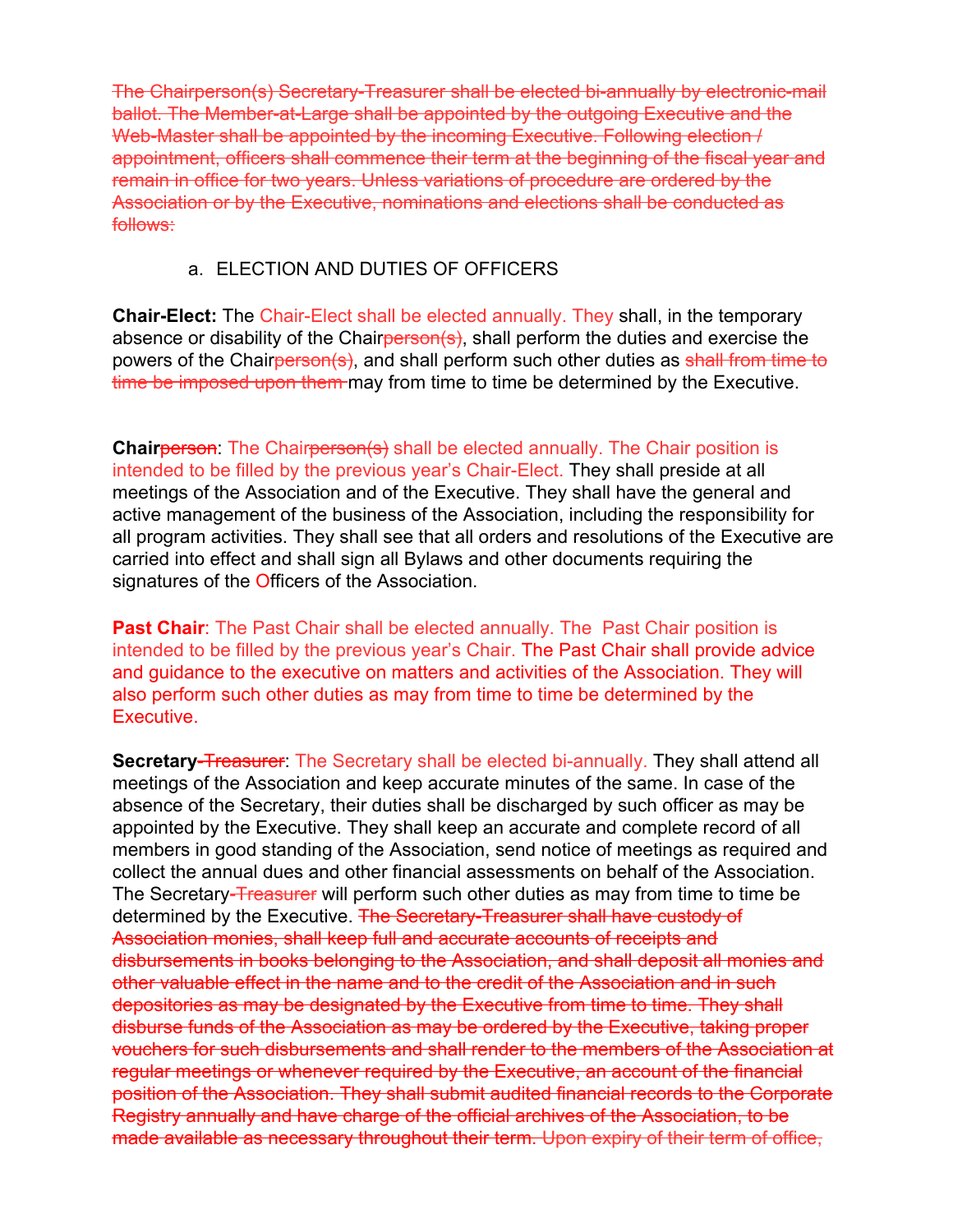the Secretary- Treasurer shall give the Association all books, papers, vouchers, money and other property of whatever kind in their possession or under their control belonging to the Association.

**Treasurer**: The Treasurer shall be elected bi-annually. They shall shall have custody of Association monies, shall keep full and accurate accounts of receipts and disbursements in books belonging to the Association, and shall deposit all monies and other valuable effect in the name and to the credit of the Association and in such depositories as may be designated by the Executive from time to time. They shall disburse funds of the Association as may be ordered by the Executive, taking proper vouchers for such disbursements and shall render to the members of the Association at regular meetings or whenever required by the Executive, an account of the financial position of the Association. They shall submit audited financial records to the Corporate Registry annually and have charge of the official archives of the Association, to be made available as necessary throughout their term. They shall also sit on the HeadStart Planning Committee to serve as liaison between the Committee and the Association. The Treasurer will perform such other duties as may from time to time be determined by the Executive. Upon expiry of their term of office, the Treasurer shall give the Association all books, papers, vouchers, money and other property of whatever kind in their possession or under their control belonging to the Association.

Member-at-Large: The Member-at-Large shall, in the temporary absence or disability of the Chairperson(s), shall perform the duties and exercise the powers of the Chairperson(s), and shall perform such other duties as shall from time to time be imposed upon them by the Executive.

**Webmaster:** The Webmaster shall be elected bi-annually.-Treasurer They shall be responsible for the maintenance and updating of the Association's website. The Executive will retain responsibility for the content of the website, while the Webmaster will perform duties such as registration of the Association with the host site, update of the information contained on the site, and reporting to the membership regarding changes, additions or deletions to the website.

# b. NOMINATIONS AND ELECTIONS

Nominations: The Executive shall call for nominations not later than the March meeting of every second year. The Executive shall call for written nominations for the elected positions of Chairperson(s) and Secretary- Treasurer. The Nominees must be members of good standing in the Association and give written or oral notice of their willingness to stand for election. Nominations which may be received up to the day before Annual General the subsequent meeting of the Association shall be placed on a ballot for distribution.

Elections: Elections shall be held at the Annual General Meeting. Ballots will be distributed by the Secretary-Treasurer via electronic mail to all eligible members in good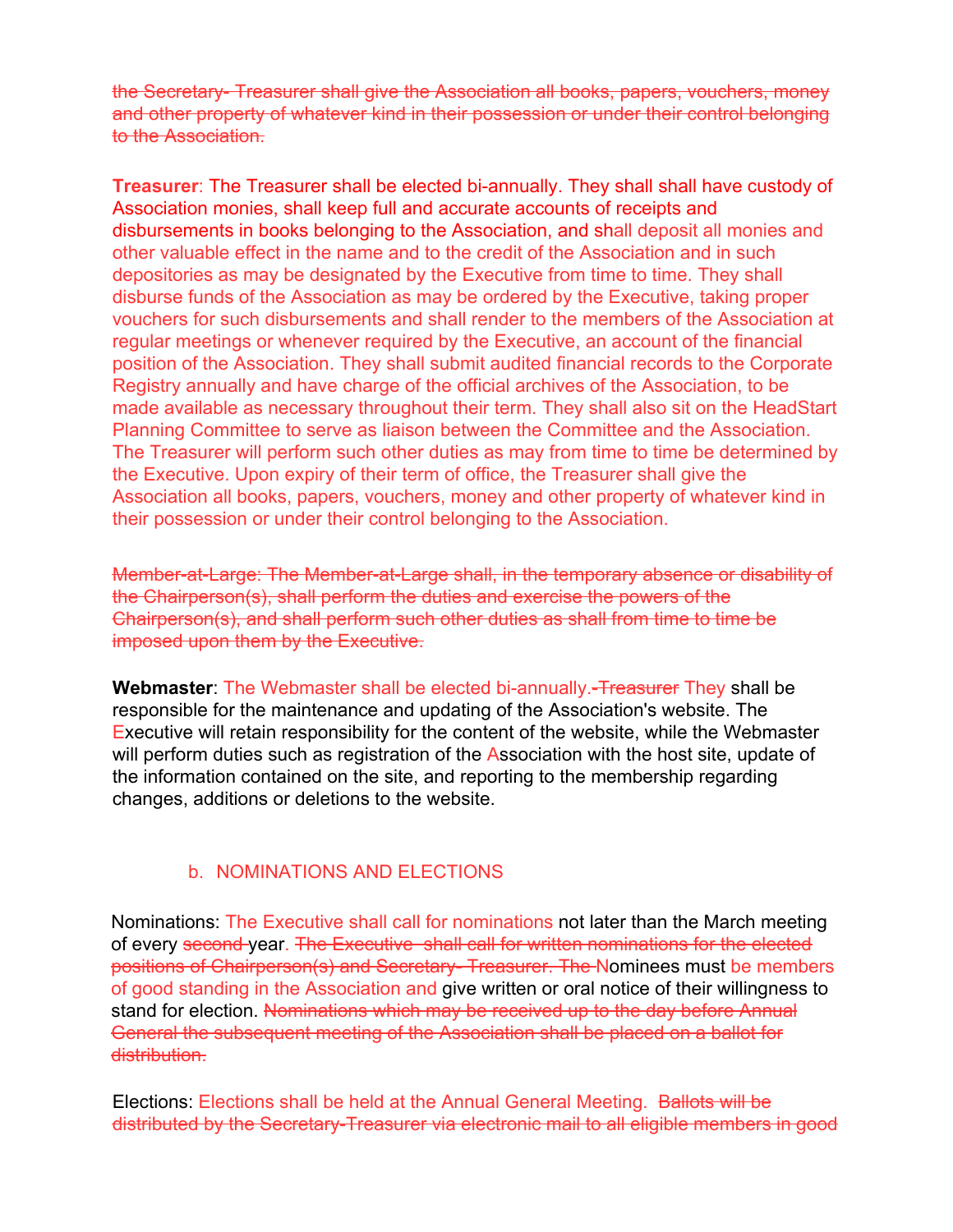standing. The replies shall be directed to the Secretary-Treasurer of the association within the stipulated time frame, and shall be tabulated at a meeting of the executive members with the Member-At-Large Past Chair acting as scrutineer. The Secretary-Treasurer will check that replies are tabulated only from members with voting privileges. The Chairperson shall notify the successful candidates. The new Executive will be announced to the membership by the outgoing Executive after the election takes place. Any two of the Offices of Secretary, Treasurer or Web-Master may be filled by a single person.

# c. RESIGNATION / REMOVAL OF OFFICERS

An officer of the executive may be removed from office for any cause which the Association may deem reasonable upon a majority vote of members of the Association in good standing. Alternatively, an officer of the executive may resign at any time by providing a written or oral resignation to the Executive.

# d. REMUNERATION

Members of the Executive shall not receive remuneration for their services.

# **3. MEETINGS**

### a. EXECUTIVE MEETINGS

Meetings of the Executive may be held at any time and place to be determined by the members of the Executive. Three (3)  $\frac{1}{2}$  members of the Executive shall constitute a quorum for the transaction of business. At all meetings of the Executive every question shall be determined by a majority of votes. Minutes of executive meetings may be kept by the Secretary-Treasurer or designate. There may be established such committees, standing or special, as the Association or the Executive from time to time deems necessary to carry out work of the Association.

### b. GENERAL MEETINGS

Association members will be notified of general meetings and provided with an agenda, by electronic mail a minimum of ten (10) days prior to the date of the meeting. Written statements by members unable to attend may be read at the meeting. Unless otherwise ordered by the Association or the Executive, monthly meetings in each of the months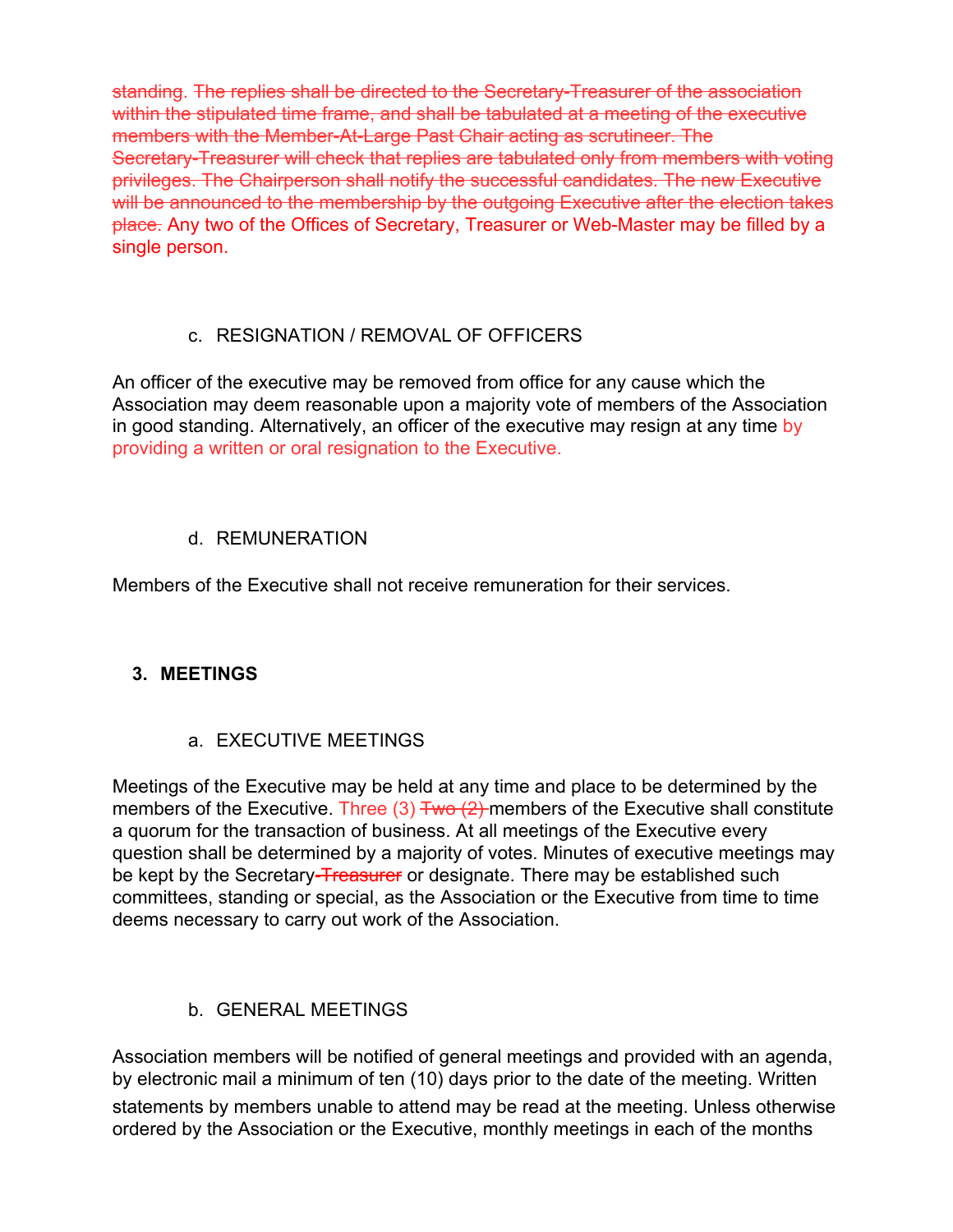September to May inclusive may be held at such time and place as the Executive shall determine. The right to vote shall be restricted to eligible members in good standing and must be made in person or by electronic mail and not by proxy or otherwise. At all general meetings of members of the Association, questions put to a vote shall be determined by fifty-one percent (51%) of the votes cast. Twenty-five percent (25%) of eligible voting members shall constitute a quorum. The Secretary-Treasurer shall take minutes of Association meetings or appoint a designated replacement. Minutes of general meetings shall be made available to the membership via publication on the Association website.

### c. ANNUAL GENERAL MEETINGS

A meeting once every fiscal year shall be designated as the Annual General Meeting (AGM). Association members will be notified of annual general meetings and provided with an agenda, by electronic mail a minimum of ten (10) days prior to the date of the meeting. Written statements by members unable to attend may be read at the meeting. The right to vote shall be restricted to eligible members in good standing and must be made in person or by electronic mail and not by proxy or otherwise. Questions put to a vote shall be determined by fifty-one percent (51%) of the votes cast. Twenty-five percent (25%) of eligible voting members shall constitute a quorum. The Secretary-**Treasurer** or designate will take minutes of annual general meetings which shall be made available to the membership via publication on the Association website. The Chairperson(s) shall prepare a brief annual report outlining the year's activities and shall present this to the membership at the Annual General meeting. The Secretary-Treasurer shall present a financial statement setting out its income, disbursements, assets and liabilities, audited and signed by the Association's auditor.

# d. SPECIAL MEETINGS

A special meeting shall be called upon receipt by the Executive of a petition signed by three (3) or more members in good standing who are eligible to vote, setting forth the reasons for calling such a meeting. Association members will be notified of special meetings and provided with an agenda, by electronic mail a minimum ten (10) days prior to the date of the meeting. Written statements by members unable to attend may be read at the meeting. The right to vote may be restricted to eligible members in good standing and must be made in person or by electronic mail and not by proxy or otherwise. At all special meetings of the Association, questions put to a vote shall be determined by fifty-one percent (51%) of the votes cast. Twenty-five percent (25%) of eligible voting members shall constitute a quorum. The Secretary-Treasurer or designate will take minutes of special meetings which shall be made available to the membership via publication on the Association website.

### 4. FINANCIAL RECORDS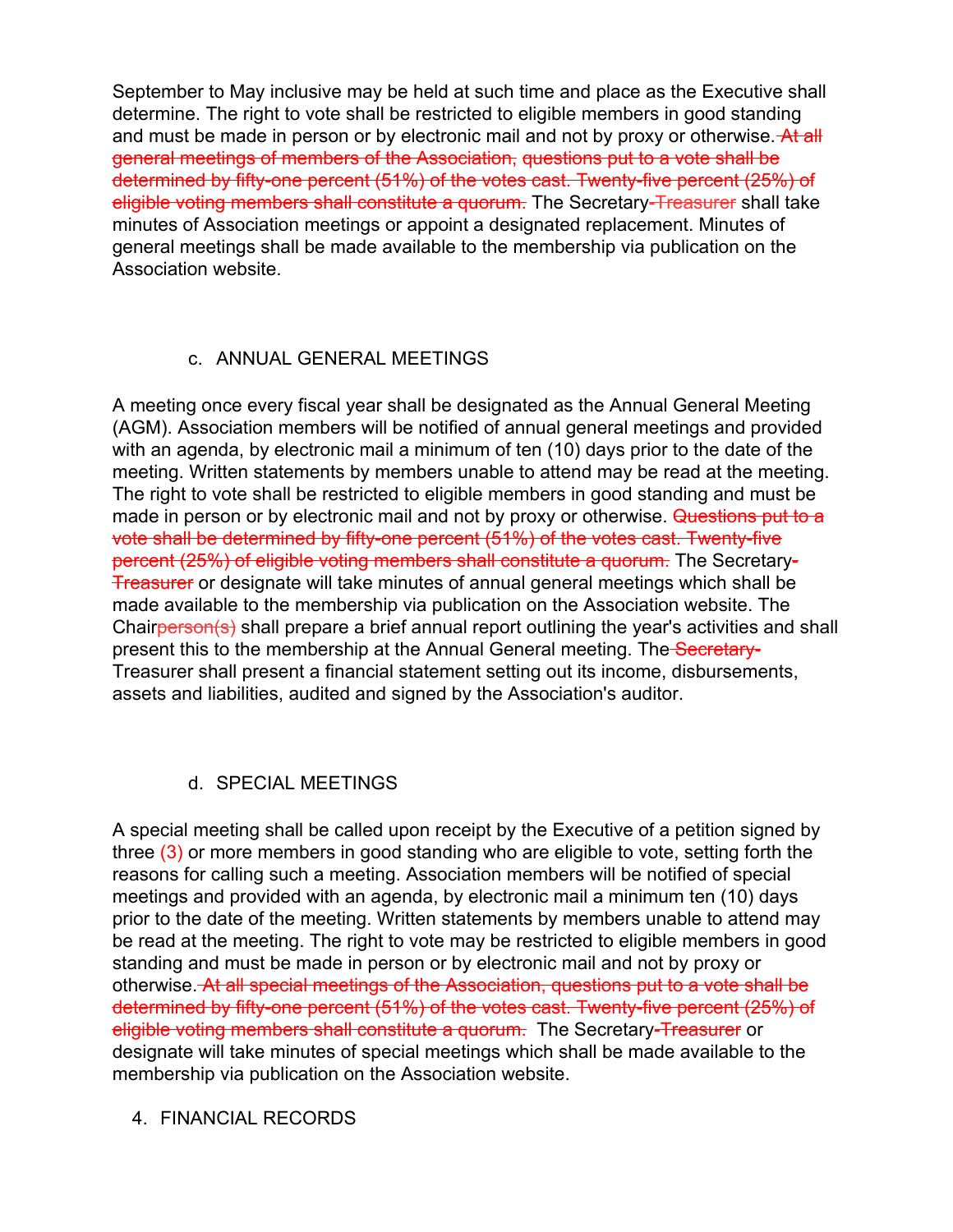### a. FISCAL POLICY

Members of the Executive shall have power to authorize expenditures on behalf of the Association for the purpose of furthering the objects of the Association. Members of the Executive shall take such steps as they may deem requisite to enable the Association to receive donations and benefits for the purpose of furthering the objects of the Association. The Executive is not authorized to borrow money on behalf of the Association.

# b. FEES / DUES

The annual dues for each category of members shall be determined by a majority of members present at a meeting specified by the Executive. Fees and dues shall be published on the ELLA website.

# c. FISCAL YEAR

The fiscal year of the Association shall begin on the first day of September in each year and end on the last day of August of the next year.

# d. ACCOUNTS

The Executive shall keep proper books of account with respect to all sums of money received and expended by the Association and the matters in respect of which such receipts and expenditures take place, all sales and purchases by the Association, the assets and liabilities of the Association and all other transactions affecting the financial position of the Association. The books of account shall be kept by the Secretary-Treasurer and shall at all times be open to inspection by members.

### e. AUDITING

The books, accounts and records of the Secretary-Treasurer shall be audited at least once each year by a member of the Association Society. The Auditor shall be elected by eligible members in good standing anytime between September  $1<sup>st</sup>$  and June  $30<sup>th</sup>$ . Voting may be allowed at any General, Annual or Special Meeting and must be made in person or by electronic mail and not by proxy or otherwise. The annual audited Financial Statement shall be made available to members via the website. The Secretary-Treasurer shall file the "Annual Return for Society", accompanied by the